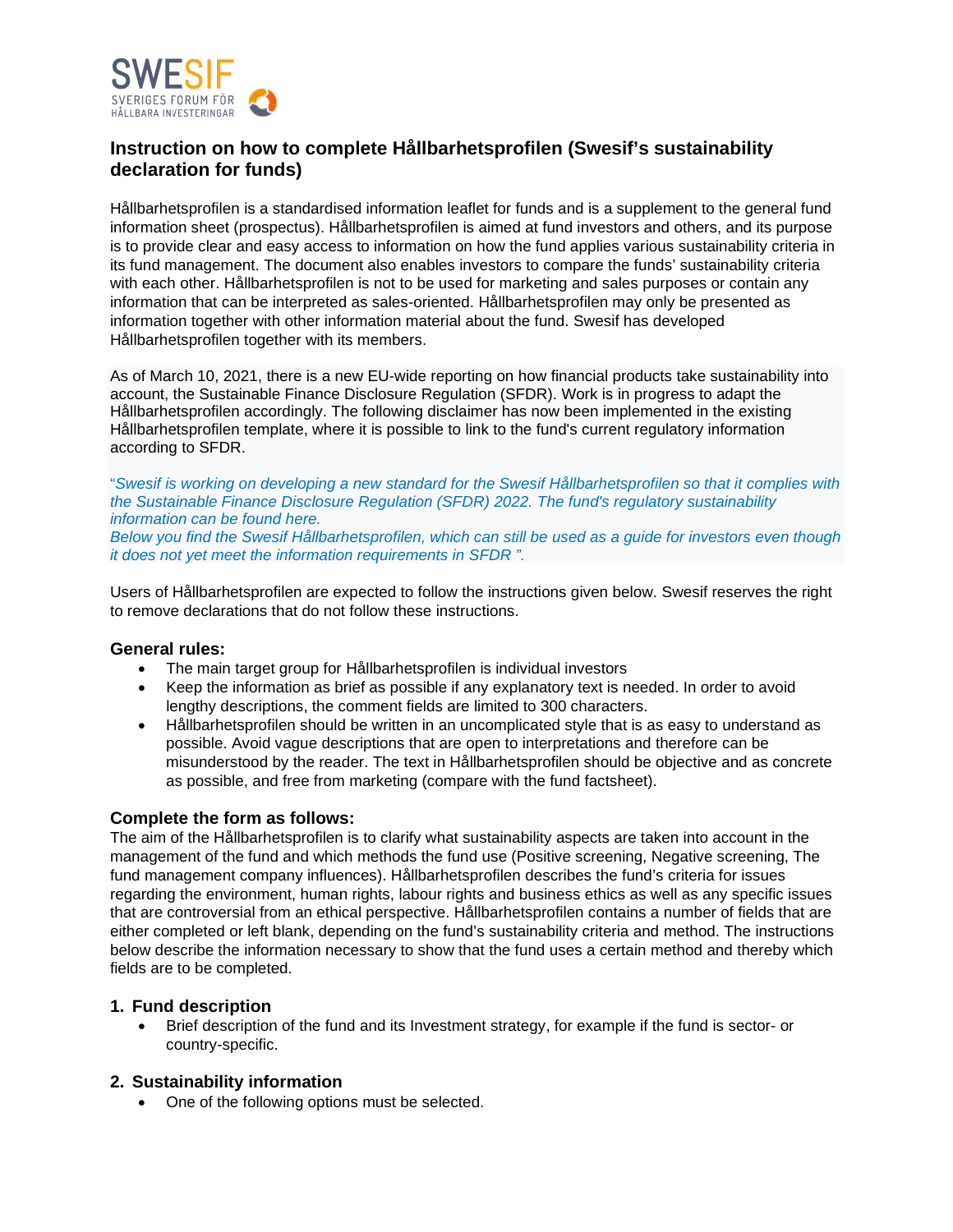

#### **Sustainability aspects are taken into account in the management of the fund.**  $\sim$

#### $\sqrt{ }$ **Sustainability aspects are NOT taken into account in the management of the fund.**

- If the first option is checked, the fund management company shall also provide information under the following headings. If the second option is checked, the sections 3-6 cannot be competed (with the exception described below). However, where sustainability aspects are not taken into consideration in the management of a fund but where the fund's investment policy nonetheless means that the fund is free from certain products and services, information about this can be provided under section 5: "Negative screening – Products and services". The purpose of this is to facilitate for consumers wishing to use the search function.
- In the comment the fund management company can provide general information that facilitates an assessment of the fund in respect of sustainability. The comment can, for example, include the following information:
	- $\circ$  If the fund is sustainable for reasons other than that sustainability work is carried out in respect of the fund, e.g. if the fund is to be regarded as sustainable on account of its investment strategy (debt instruments issued by the Swedish government is one example).
	- o For funds, e.g. mixed/balanced funds, where the investment strategy entails an inability to carry out sustainability work for part of the portfolio, this comment should specify the portion of holdings for which sustainability work can be carried out.
	- o For funds of funds this comment should specify whether the sustainability work refers to the selection of underlying funds or if the fund of funds adopts a look-through approach to its underlying funds and selects funds whose holdings corresponds to the fund of funds' sustainability principles.

Other clarification that the fund management company wishes to make can also be made here.

## **3. Sustainability aspects taken into account in the management of the fund**

- Applicable options shall be checked. All options will be visible, regardless of how many options are checked. At least one of the options must be selected.
	- **Environmental aspects (e.g. the companies' environmental and climate impact).**
	- $\sum$ **Social aspects (e.g. human rights, employee rights and equal opportunity).**
	- **Corporate governance aspects (e.g. shareholders' rights, issues relating to remuneration for senior executives, and anti-corruption work).**
	- **Other sustainability aspects.**

# **4. Positive screening**

• Applicable options shall be checked. Only one of the two first options can be selected. All options will be visible, regardless of which one is checked.

## **Sustainability aspects are critical in the manager's choice of companies**

This option refers to funds that have specific and explicit criteria for positive selection of companies, based on environmental, social and business ethics issues. An analysis of the companies' sustainability work is critical to the selection of the companies in the fund. It also refers to funds that select companies on the basis of a specified sustainability-related theme, such as climate, water, ecotechnology, or social sustainability, and to funds that only invest in projects or operations with quantifiable social or environmental benefits.

### **The manager of the fund takes sustainability issues into account.**

This option refers to funds which explicitly and systematically integrate sustainability aspects into their economic analyses and investment decisions. Sustainability aspects are explicitly part of the investment process, are continuously analysed, and affect the fund's investments.

• If sustainability aspects are critical in the manager's choice of companies, the method used should be summarised in the comment. This applies to both fundamental and quant based strategies that use sustainability as their basis.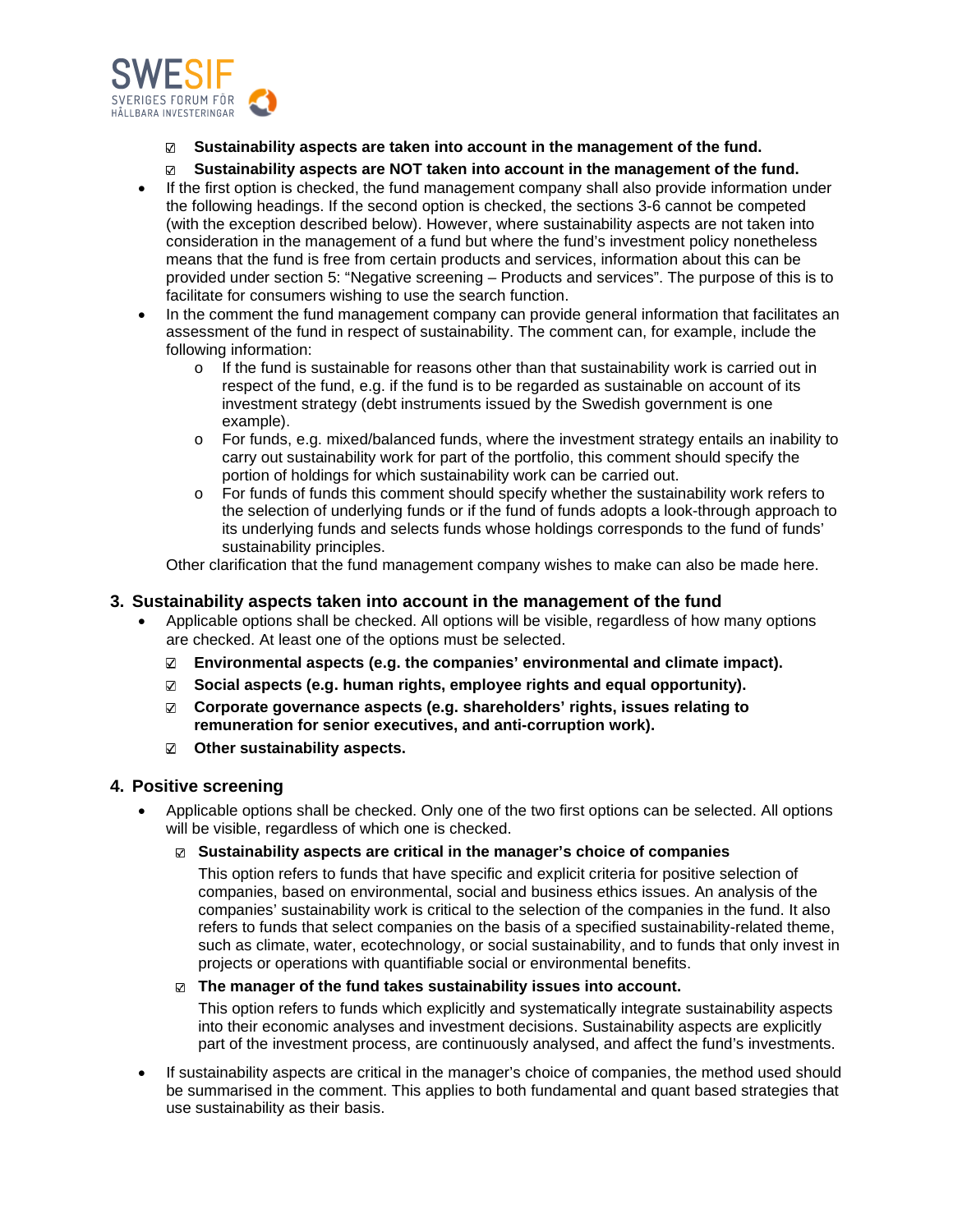

- If the fund applies other methods for positive screening in addition to the options above, these can be described under *Other* and *Other method of positive screening used by the fund*. Specify the method used by the fund briefly and objectively.
- For all options full information shall be provided regarding the fund management company's methods. The information shall be provided on the fund management company's website and shall enable readers to understand the reasons behind the standardised options checked.
- Please note that a general statement that sustainability aspects are taken into consideration is not sufficient to choose any of the options under "Positive screening". In that case, the fields should be left empty.

# **5. Negative screening**

- If the fund excludes investments in certain products and/or services, please check the corresponding box/field.
- A maximum of 5% of the turnover in the company in which the investment is made may entail operations attributable to the specified product or service. The (Swedish) Ethical Council for Fund Marketing (ENF), determines that to market a fund as a sustainability fund, the fund may hold a maximum of five percent of the turnover in the underlying companies in excluded sectors.
- If the fund applies a reactive sustainability analysis by screening and excluding companies based on the violation of international norms, this is indicated here. Select one of the two options, depending on how comprehensive the exclusions made due to violations of international norms are. Merely a review with regard to norm violations − but where the violations do not result in exclusions − are insufficient grounds for checking either of these options.
- If the fund applies a country-specific sustainability analysis which results in companies in certain countries being excluded from the fund, or if interest-bearing securities from certain countries or states are excluded, this is specified. Also, note to which countries/states the exclusions apply and the reason for the decision. Please note that only country-specific analysis that are sustainability-related, and in line with explicit sustainability criteria that are referred to here. Geographical restrictions based on other criteria, e.g. the fund's geographical split, are not grounds for selecting this option.
- If the fund is a fund of funds, options in this category may only be selected if all the underlying funds are managed accordingly. If only parts of the portfolio follow the selected exclusions, the option *Other* can be used to describe exclusions that concern parts of the fund.
- If the fund has other, specific sustainability criteria in addition to the alternatives above, these can be listed under *Other*. Specify the sustainability concisely and objectively.
- The check options in this section can be used where sustainability aspects are not taken into account in the management of a fund but where certain products and services are not included in the fund as a result of its investment policy. The purpose of this is to facilitate for consumers wishing to use the search function.

### **6. The fund management company influences**

- If a fund management company uses its mandate as asset owner to engage in companies regarding issues such as the environment, human rights, labour rights, business ethics and governance, this should be described here.
- Note that if the fund management company is to check this option, the exertion of influence must be relevant to the fund in question.
- The fund management company is in dialogue with companies in order to influence them in a more sustainable direction. Engagement is defined as concrete activities with the aim of